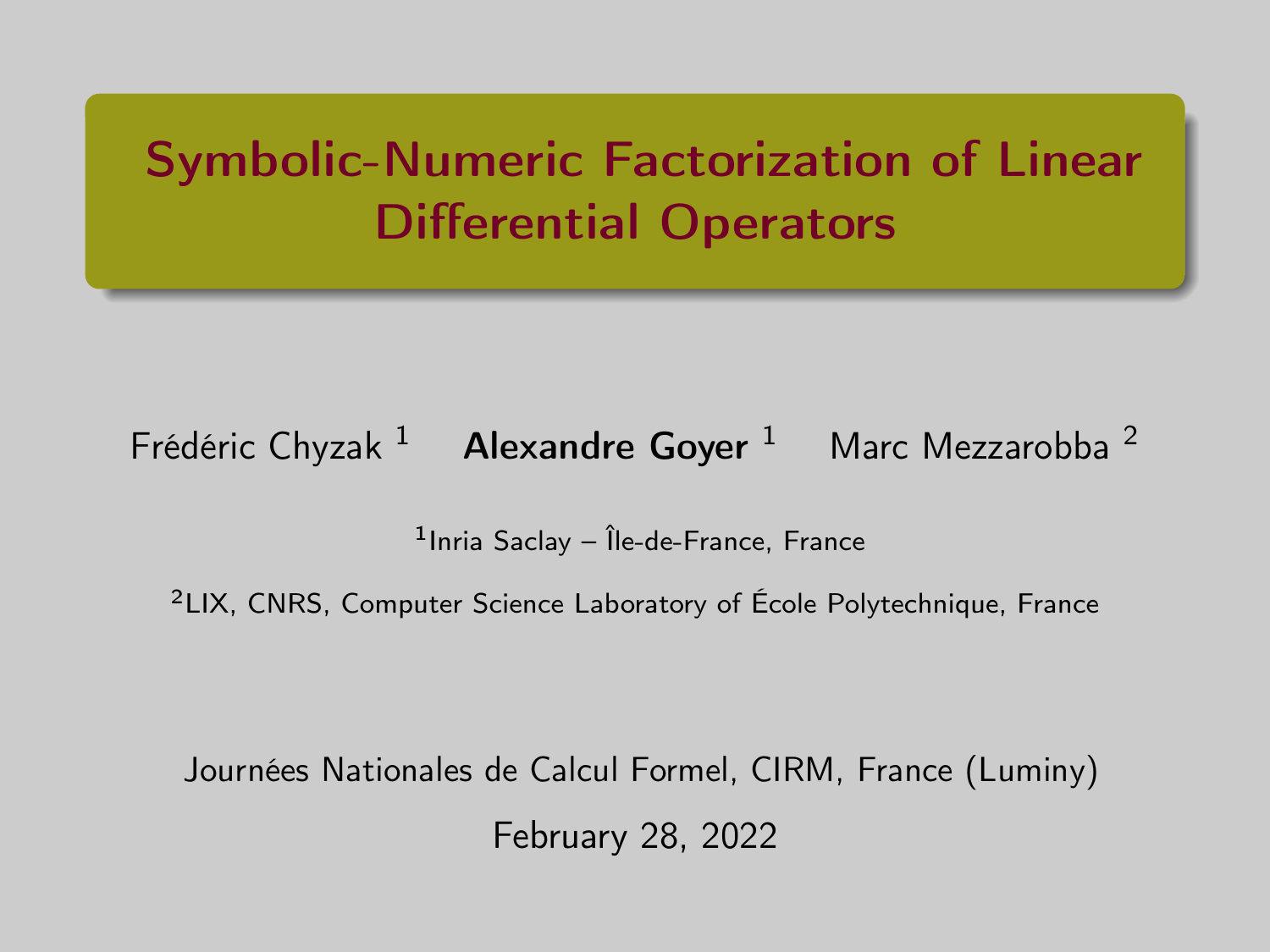# The problem

## Object of study: linear differential operator

$$
P = a_r \partial^r + a_{r-1} \partial^{r-1} + \cdots + a_1 \partial + a_0 \in \mathbb{K}(x) \langle \partial \rangle
$$

for a number field  $\mathbb{K} \subset \mathbb{C}$ ,  $a_i \in \mathbb{K}(x)$ ,  $a_r \neq 0$ , and  $\partial = d/dx$ 

Commutation rule:  $\partial x = x\partial + 1$ Leibniz:  $(xf)' = xf' + f$ 

> Goal Find  $L, R \in \overline{\mathbb{K}}(x)\langle \partial \rangle$  of order > 0 such that  $P = LR$

#### Example:

$$
x\partial^{2} + (-4x^{3} + 5x)\partial + 4x^{2} - 5 = (\partial - 4x^{2} + 5)(x\partial - 1)
$$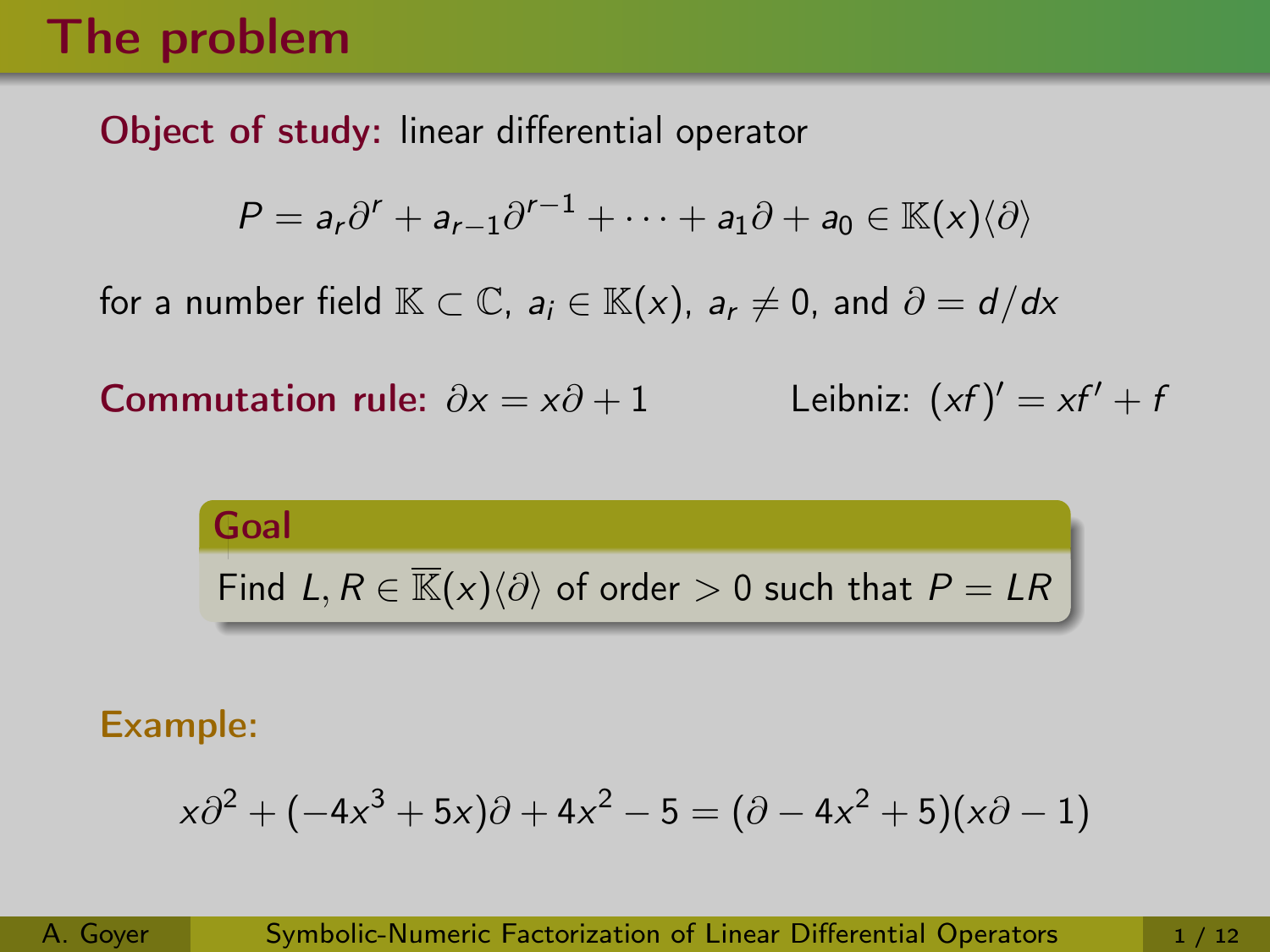# History: algorithms of factorization

## 1894 Beke hyperexponential solutions + exterior power method 1996 Singer eigenring method 1997 van Hoeij local-to-global method Maple DEtools package 2004 Cluzeau, van Hoeij modular approach 2007 van der Hoeven symbolic-numeric approach SageMath package (by G., 2021) 2013 Johansson, Kauers, Mezzarobba hyperexponential solutions by symbolic-numeric approach 2014 Llorente

Liouvillian solutions by symbolic-numeric approach



A. Goyer [Symbolic-Numeric Factorization of Linear Differential Operators](#page-0-0) 2/12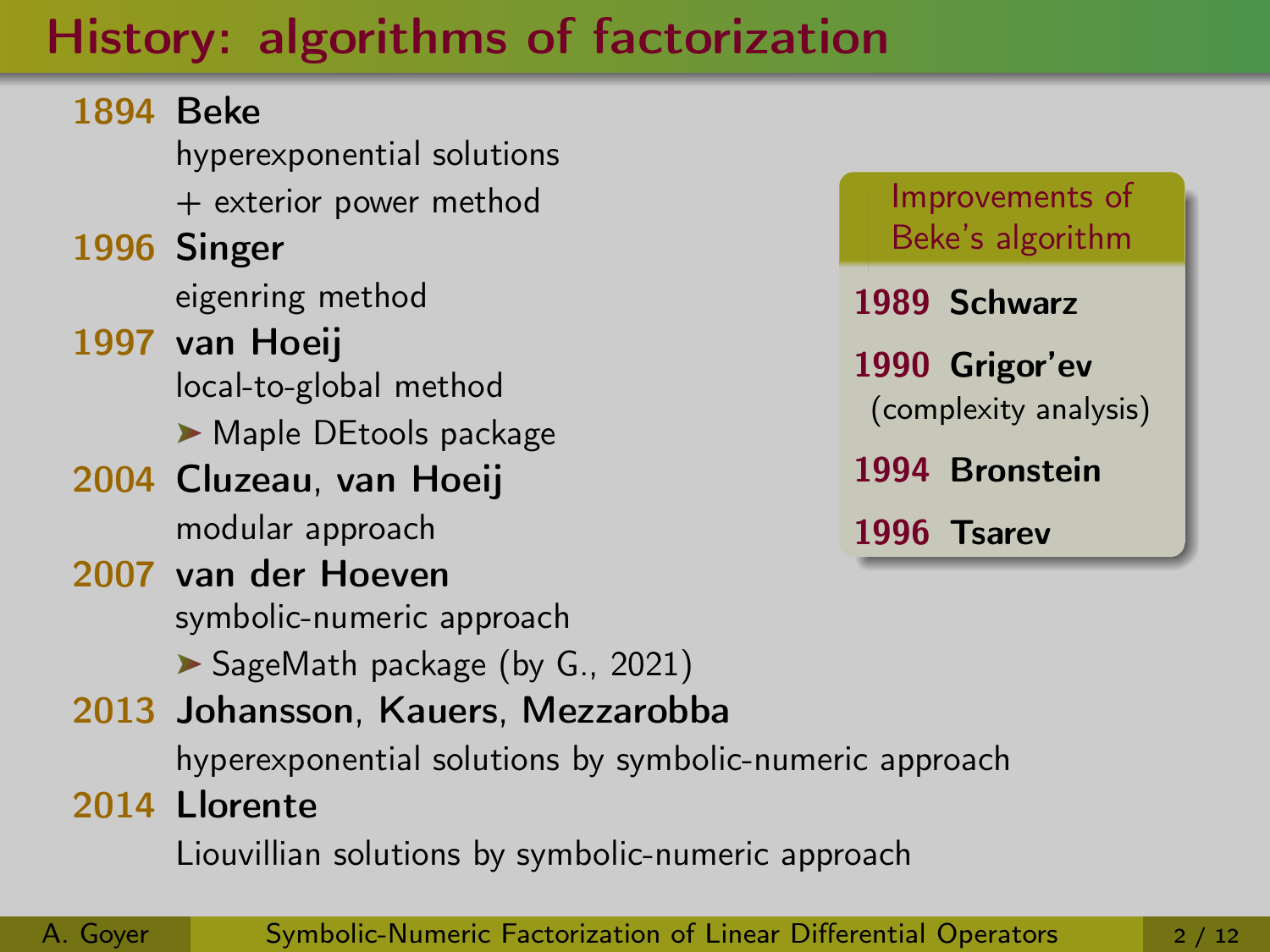**Definition:** {singularities of 
$$
P
$$
} =  $\bigcup_{i=0}^{r-1}$  {poles of  $\frac{a_i}{a_r}$ }

Assumption: 0 is not a singularity of  $P$  (throughout this talk)

## Cauchy-type theorem:

For each  $0 \le i \le r - 1$ , there is a unique  $f_i \in \mathbb{C}[[x]]$  such that  $P(f_i) = 0$  and  $f_i^{(j)}$  $\mathcal{F}_i^{(j)}(0) = \left\{ \begin{array}{ll} 1 & \text{if } i = j \\ 0 & \text{otherwise} \end{array} \right. \;\; \text{for each } 0 \leqslant j \leqslant r-1.$ 

$$
\mathsf{Sol}(P):=\mathsf{Span}_{\mathbb{C}}(f_0,\ldots,f_{r-1})
$$

## Identification:  $\mathsf{Sol}(P) \ni f \longleftrightarrow \mathsf{coord}(f) \in \mathbb{C}^r$  (coordinates in the basis  $(f_i)_i)$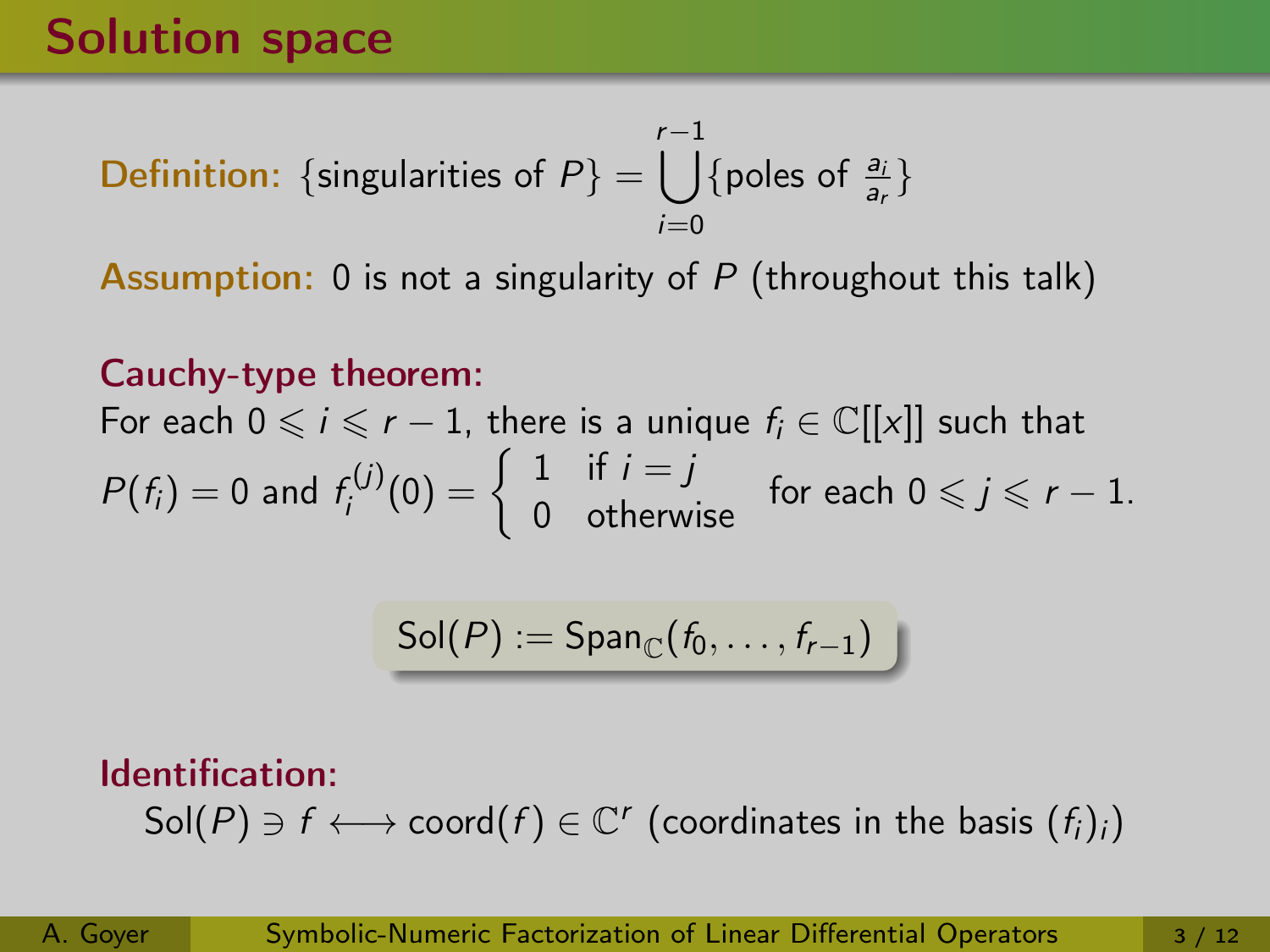$$
E := \mathbb{C}(x)(f_0, \ldots, f_{r-1}, f'_0, \ldots, f'_{r-1}, \ldots, f_0^{(r-1)}, \ldots, f_{r-1}^{(r-1)})
$$

 $\mathsf{Gal}_{\mathsf{diff}}(P) := \{ \sigma \in \mathsf{Aut}\left(E/\mathbb{C}(x)\right) \mid \forall f \in E, \, \sigma(f') = \sigma(f)'\, \}$ 

left action of Gal $_{diff}(P)$  on Sol $(P)$ 

**Theorem:** Gal<sub>diff</sub> $(P)$  is a linear algebraic group.

Faithful representation:  $\psi : \sigma \mapsto M \in \mathbb{C}^{r \times r}$  such that

 $\operatorname{coord}(\sigma(f)) = M \times \operatorname{coord}(f)$ 

left action of  $\mathcal{G} := \psi$  (Gal<sub>diff</sub>(P)) on  $\mathbb{C}^n$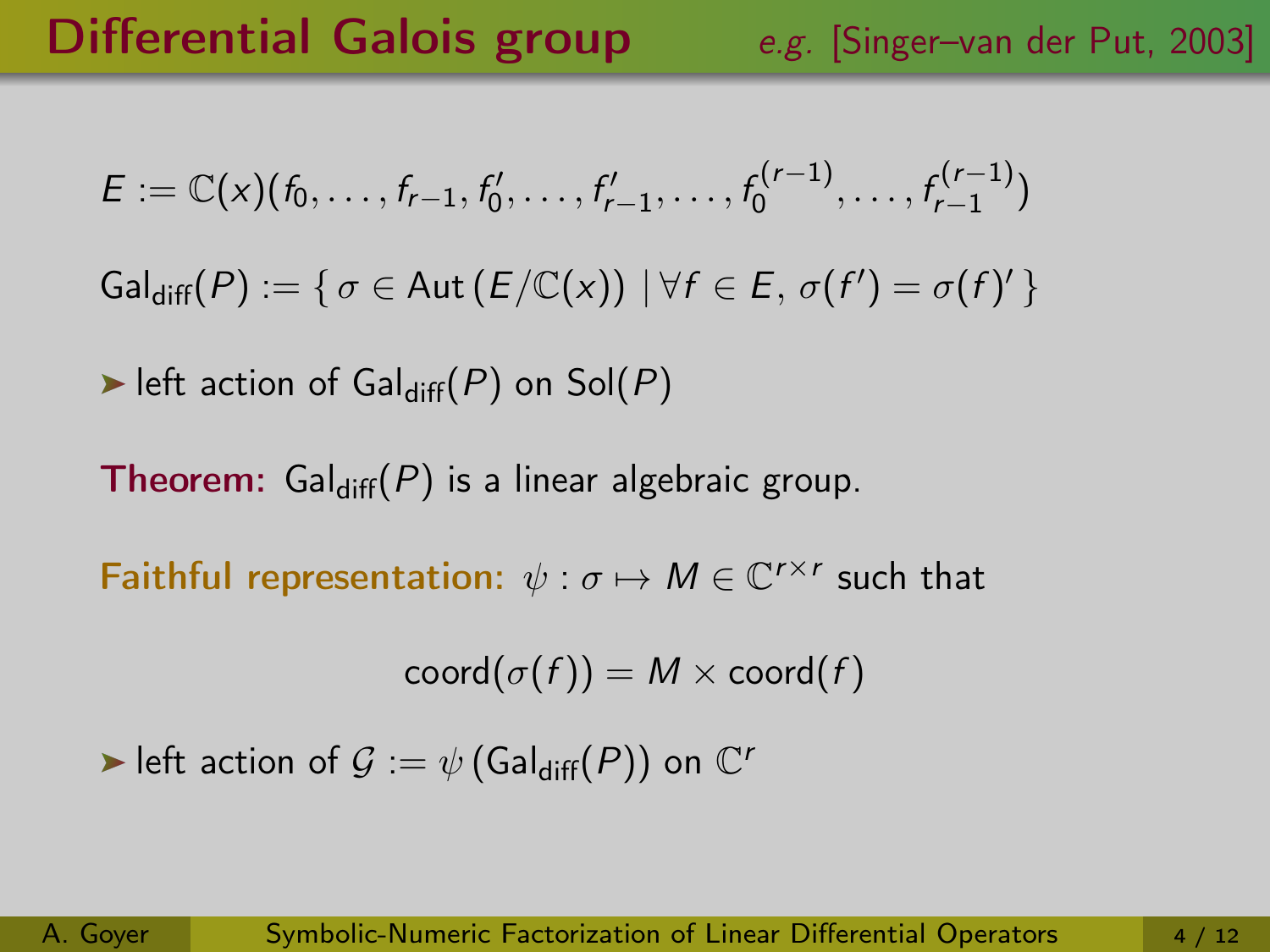# Monodromy e.g. [Mitschi–Sauzin, 2016]

#### Example/Definition

$$
Q = (x+1)\partial^2 + \partial \text{ admits } f_0 := 1, f_1 := \log(1+x) \text{ as basis of solutions}
$$
\n
$$
af_0 + bf_1 \xrightarrow{\text{analytic continuation along } \gamma} (a+2i\pi b)f_0 + bf_1
$$
\n
$$
f_1 = \frac{1}{2\pi} \left(\frac{a+2i\pi b}{b}\right) = \left(\frac{1}{2} \cdot \frac{2i\pi}{1}\right) \left(\frac{a}{b}\right) \qquad \text{local monodromy matrix around } -1
$$

 $\mathbb{C}^{r\times r}\supset\mathcal{M}:=$  group generated by all the local monodromy matrices of  $P$ 

**Theorem** [Schlesinger, 1885] If P is regular then  $\overline{M} = G$  (Zariski topology).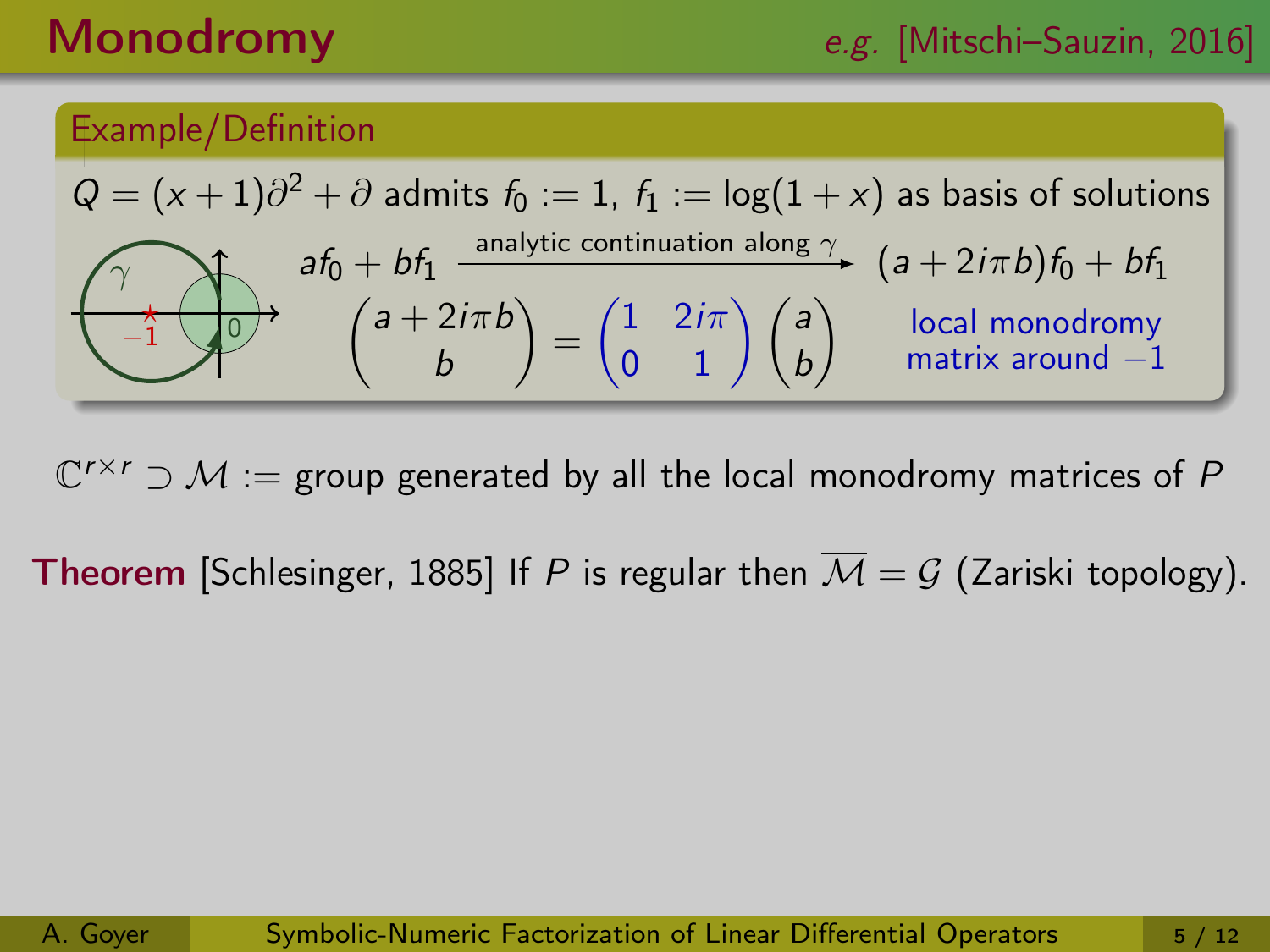# Monodromy e.g. [Mitschi–Sauzin, 2016]

### Example/Definition

$$
Q = (x+1)\partial^2 + \partial \text{ admits } f_0 := 1, f_1 := \log(1+x) \text{ as basis of solutions}
$$
\n
$$
af_0 + bf_1 \xrightarrow{\text{analytic continuation along } \gamma} (a+2i\pi b)f_0 + bf_1
$$
\n
$$
f_1 = \frac{1}{2\pi} \int_0^{\gamma} f_0 \cdot f_1 \cdot \frac{1}{2\pi} f_0 \cdot \frac{1}{2\pi} \cdot \frac{1}{2\pi} \cdot \frac{1}{2\pi} \cdot \frac{1}{2\pi} \cdot \frac{1}{2\pi} \cdot \frac{1}{2\pi} \cdot \frac{1}{2\pi} \cdot \frac{1}{2\pi} \cdot \frac{1}{2\pi} \cdot \frac{1}{2\pi} \cdot \frac{1}{2\pi} \cdot \frac{1}{2\pi} \cdot \frac{1}{2\pi} \cdot \frac{1}{2\pi} \cdot \frac{1}{2\pi} \cdot \frac{1}{2\pi} \cdot \frac{1}{2\pi} \cdot \frac{1}{2\pi} \cdot \frac{1}{2\pi} \cdot \frac{1}{2\pi} \cdot \frac{1}{2\pi} \cdot \frac{1}{2\pi} \cdot \frac{1}{2\pi} \cdot \frac{1}{2\pi} \cdot \frac{1}{2\pi} \cdot \frac{1}{2\pi} \cdot \frac{1}{2\pi} \cdot \frac{1}{2\pi} \cdot \frac{1}{2\pi} \cdot \frac{1}{2\pi} \cdot \frac{1}{2\pi} \cdot \frac{1}{2\pi} \cdot \frac{1}{2\pi} \cdot \frac{1}{2\pi} \cdot \frac{1}{2\pi} \cdot \frac{1}{2\pi} \cdot \frac{1}{2\pi} \cdot \frac{1}{2\pi} \cdot \frac{1}{2\pi} \cdot \frac{1}{2\pi} \cdot \frac{1}{2\pi} \cdot \frac{1}{2\pi} \cdot \frac{1}{2\pi} \cdot \frac{1}{2\pi} \cdot \frac{1}{2\pi} \cdot \frac{1}{2\pi} \cdot \frac{1}{2\pi} \cdot \frac{1}{2\pi} \cdot \frac{1}{2\pi} \cdot \frac{1}{2\pi} \cdot \frac{1}{2\pi} \cdot \frac{1}{2\pi} \cdot \frac{1}{2\pi} \cdot \frac{1}{2\pi} \cdot \frac{1}{2\pi} \cdot \frac{1}{2\pi} \cdot
$$

 $\mathbb{C}^{r\times r}\supset\mathcal{M}:=$  group generated by all the local monodromy matrices of  $P$ 

**Theorem** [Schlesinger, 1885] If P is regular then  $\overline{\mathcal{M}} = \mathcal{G}$  (Zariski topology).

- How to check the regularity?  $\rightarrow$  Fuchs' Criterion [Fuchs, 1866]
- $\triangleright$  What if P is not regular?  $\rightarrow$  add exponential matrices and Stokes' matrices [Ramis, 1985]
- **EX F** rigorous arbitrary-precision computation of monodromy matrices is available in SageMath [Mezzarobba, 2016]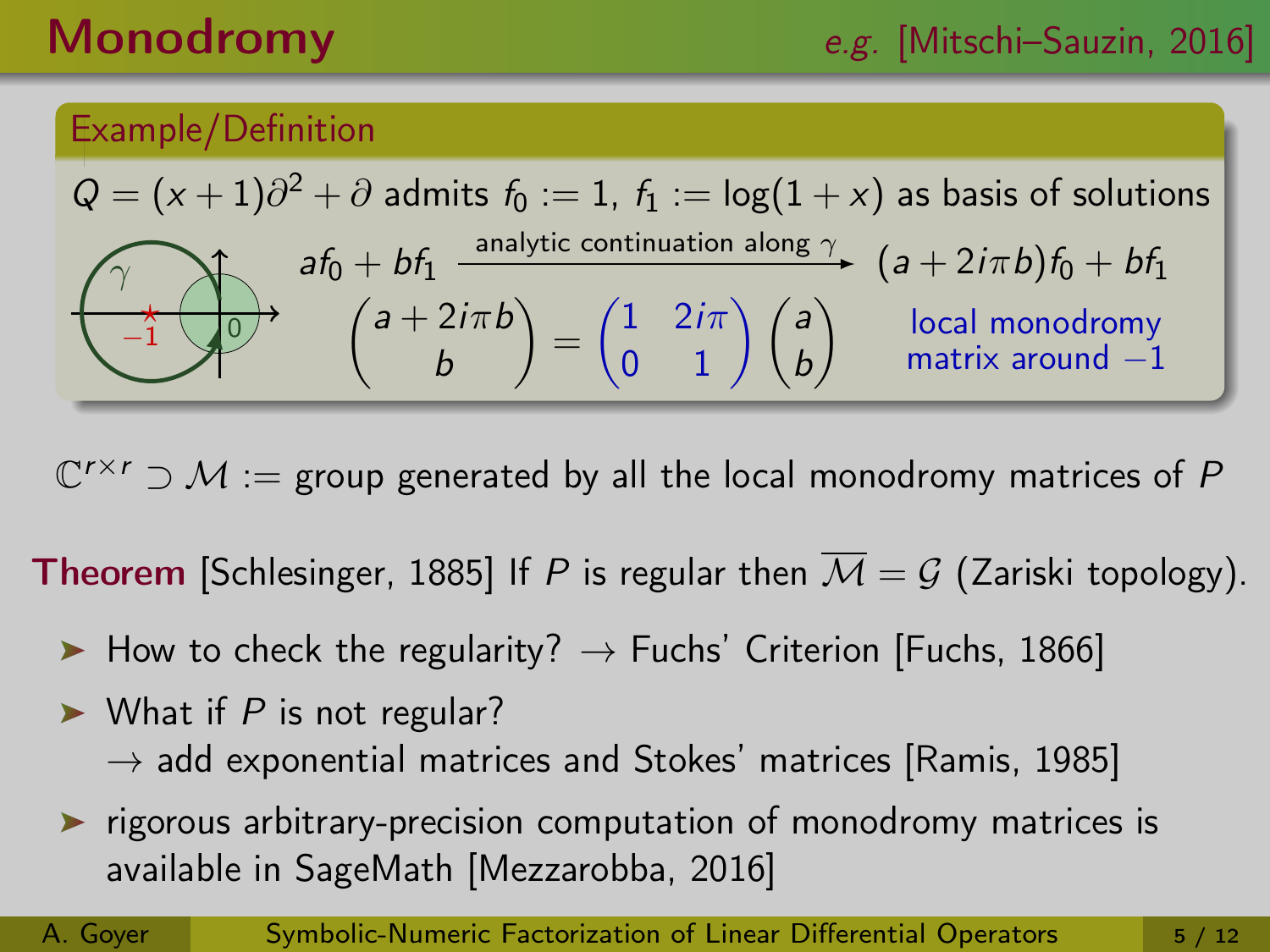# Module point of view e.g. [Singer-van der Put, 2003]

 $\mathcal{A} := \mathbb{C}[\mathcal{M}] \subset \mathbb{C}^{r \times r}$  (group algebra)

Proposition: There is a one-to-one correspondance:

 $V \simeq$  Sol $(R)$ right-hand factor R of P  $\leftarrow$  A-submodule V of C'

# Strategy for finding a right-hand factor [van der Hoeven, 2007] 1. Compute approximations of the local monodromy matrices 2. Search for an approximate nontrivial proper  $A$ -submodule V 3. If no such V exists then 4. Exploit errors bounds to ensure the irreducibility 5. Else guess a symbolic  $R \in \overline{\mathbb{K}}(x)\langle\partial\rangle$  from V and check it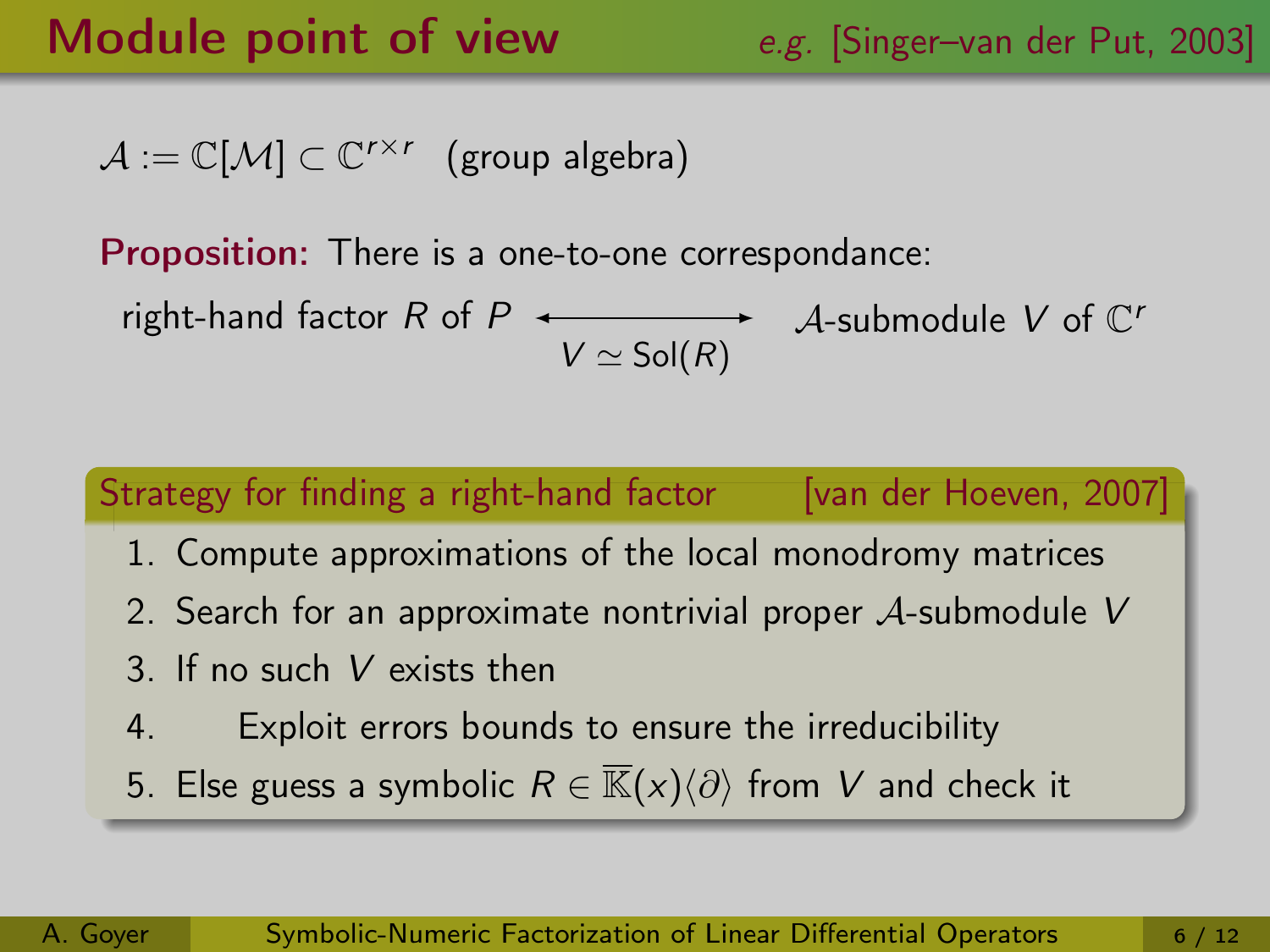# Finding a submodule

Assume that P admits a nontrivial factorization  $P = LR$ .

 $\tilde{\mathcal{A}}:=\mathcal{T}^{-1}\mathcal{A}\mathcal{T}$  where  $\mathcal{T}:=$  transition matrix from  $(f_0,\ldots,f_{r-1})$  to a basis adapted to a decomposition  $Sol(P) = Sol(R) \oplus S$ 

**Note:** Any 
$$
M \in \tilde{A}
$$
 have a block-triangular form  $\left(\begin{array}{c|c} M_R & * \\ \hline 0 & M_L \end{array}\right)$ 

If there is  $M \in \tilde{\mathcal{A}}$  with a simple eigenvalue  $\lambda$ , then

$$
\begin{cases} \lambda \text{ eigenvalue of } M_R \Rightarrow \tilde{\mathcal{A}}v \subsetneq \mathbb{C}^{r \times 1} \\ \lambda \text{ eigenvalue of } M_L \Rightarrow w\tilde{\mathcal{A}} \subsetneq \mathbb{C}^{1 \times r} \end{cases}
$$

where  $v \in \mathbb{C}^{r \times 1}$ ,  $w \in \mathbb{C}^{1 \times r}$  satisfy  $Mv = \lambda v$ ,  $wM = \lambda w$ .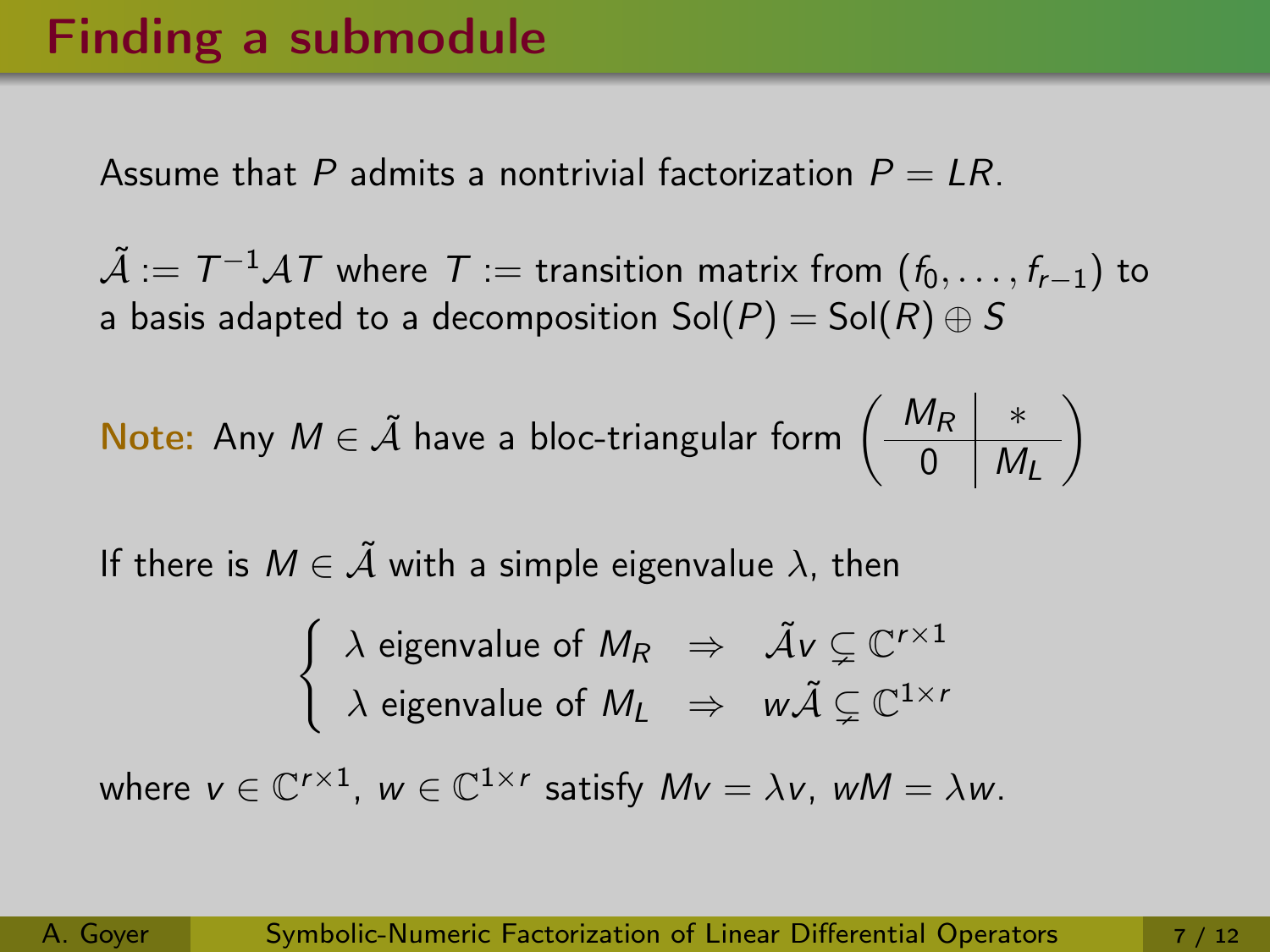**Theorem:** Given  $M \in \mathcal{A}$ , a simple eigenvalue  $\lambda$ , and nonzero  $v \in \mathbb{C}^{r \times 1}$ ,  $w \in \mathbb{C}^{1 \times r}$  satisfying  $Mv = \lambda v$ , w $M = \lambda w$ , the following statements are equivalent:  $\qquad \qquad (1)$  the left  $\mathcal A$ -module  $\mathbb C^{r\times 1}$  is irreducible, (2)  $Av = \mathbb{C}^{r \times 1}$  and  $wA = \mathbb{C}^{1 \times r}$ , (3) the right A-module  $\mathbb{C}^{1 \times r}$  is irreducible.

Note: right action of A on  $\mathbb{C}^{1 \times r} \longleftrightarrow$  monodromy action on Sol $(P^*)$  $P^* := \text{image of } P$  by the anti-endomorphism of  $\mathbb{K}(x)\langle\partial\rangle$  mapping  $\partial$  to  $-\partial$ (so that  $(LR)^* = R^*L^*$ )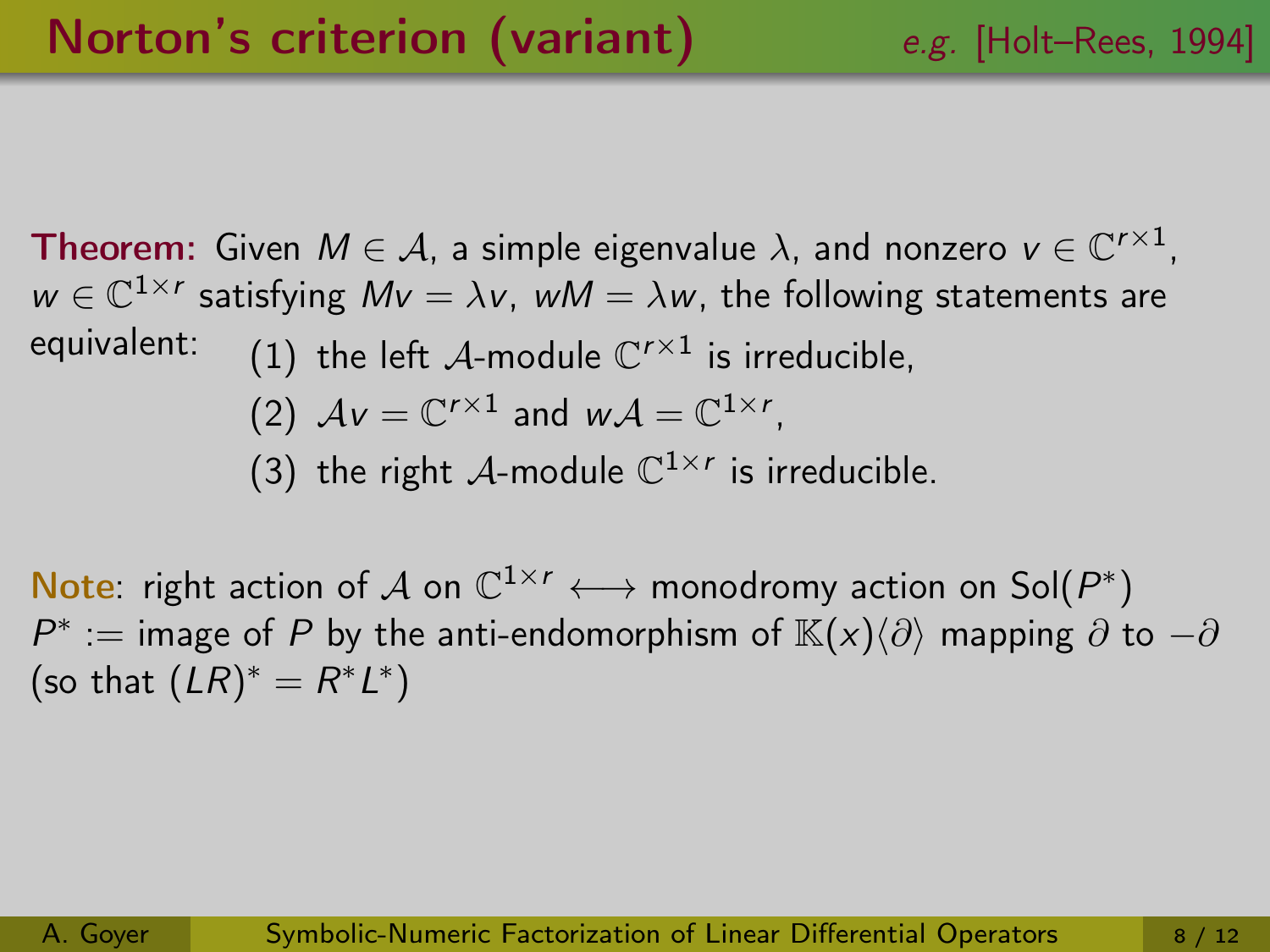## Reconstructing a right-hand factor from a seed vector v

**Proposition:**  $Av \simeq$  Sol $(P_f)$  where  $P_f :=$  minimal annihilator of *t* 

Hermite–Padé approximants

Given  $f,f',\ldots,f^{(r-1)}\in\overline{\mathbb{K}}[[x]],$  find  $p_0,\ldots,p_{r-1}\in\overline{\mathbb{K}}[x]$  of degree  $\leq d$ such that  $\sum_{i=0}^{r-1} p_i f^{(i)} = o(x^{\sigma}). \qquad (\sigma < r(d+1) \Rightarrow$  nonzero solutions)

▶ if we find a candidate right-hand factor (using LLL algorithm to guess coefficients in  $\overline{\mathbb{K}}$ ), we can check it by Euclidean division in  $\overline{\mathbb{K}}(x)\langle\partial\rangle$ .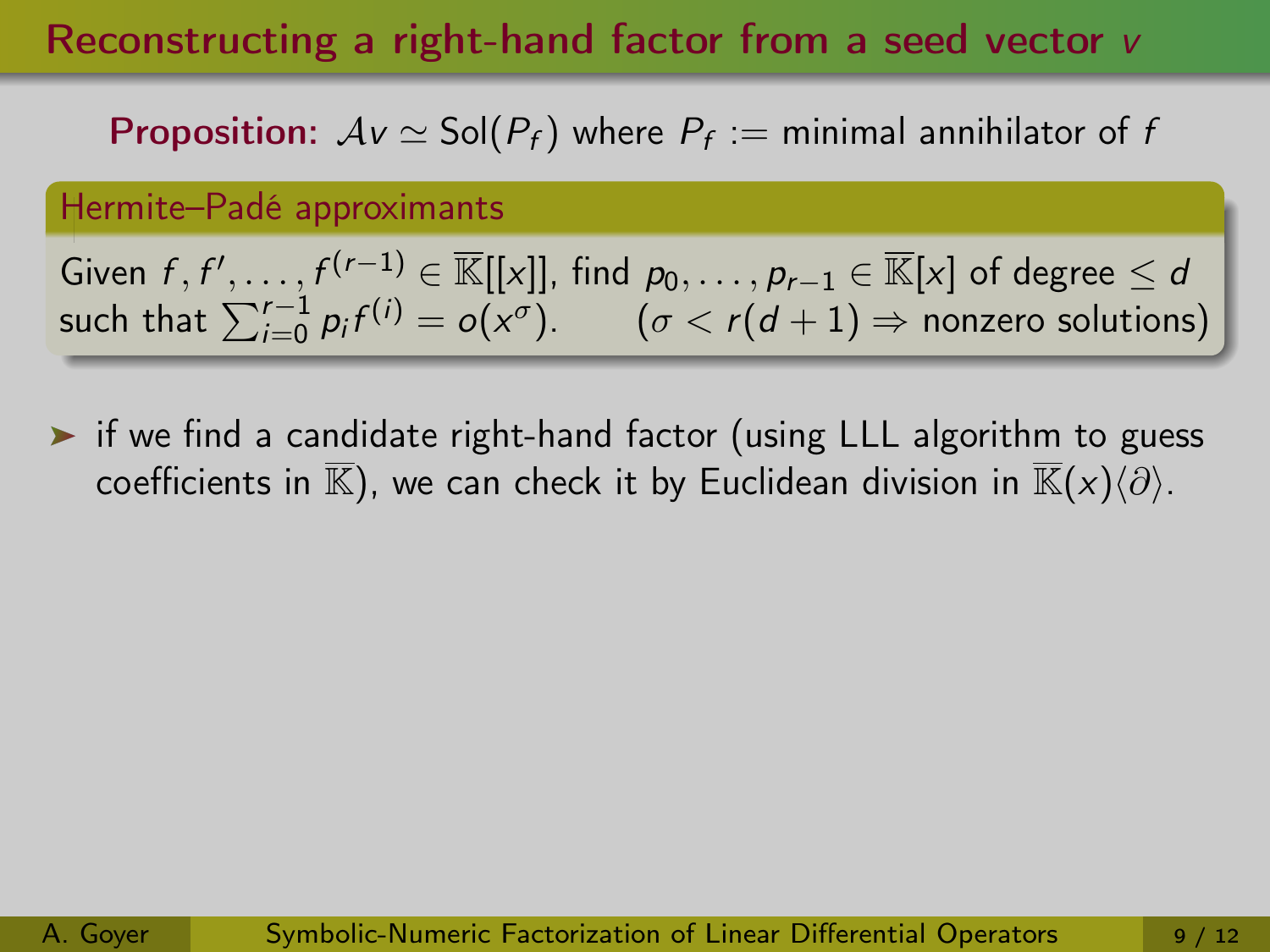## Reconstructing a right-hand factor from a seed vector v

**Proposition:**  $Av \simeq$  Sol $(P_f)$  where  $P_f :=$  minimal annihilator of *t* 

Hermite–Padé approximants

Given  $f,f',\ldots,f^{(r-1)}\in\overline{\mathbb{K}}[[x]],$  find  $p_0,\ldots,p_{r-1}\in\overline{\mathbb{K}}[x]$  of degree  $\leq d$ such that  $\sum_{i=0}^{r-1} p_i f^{(i)} = o(x^{\sigma}). \qquad (\sigma < r(d+1) \Rightarrow$  nonzero solutions)

- ▶ if we find a candidate right-hand factor (using LLL algorithm to guess coefficients in  $\overline{\mathbb{K}}$ ), we can check it by Euclidean division in  $\overline{\mathbb{K}}(x)\langle\partial\rangle$ .
- $\triangleright$  irreducible case  $\rightarrow$  computations at a large order of truncation  $(\sigma > rB$  where B is a degree bound for right-hand factors)
- $\mathcal{A} \nu = \mathbb{C}^{r \times 1}$  can be ensured without HP computation (but a complete set of generators of  $A$  is needed)

#### Spin-up algorithm

- 1. Start with  $V = \mathbb{C}v$  [represented by a basis]
- 2. Add to V all the vectors Mu for  $M \in \mathcal{A}$ ,
- $u \in V$  until saturation
- 3. Return V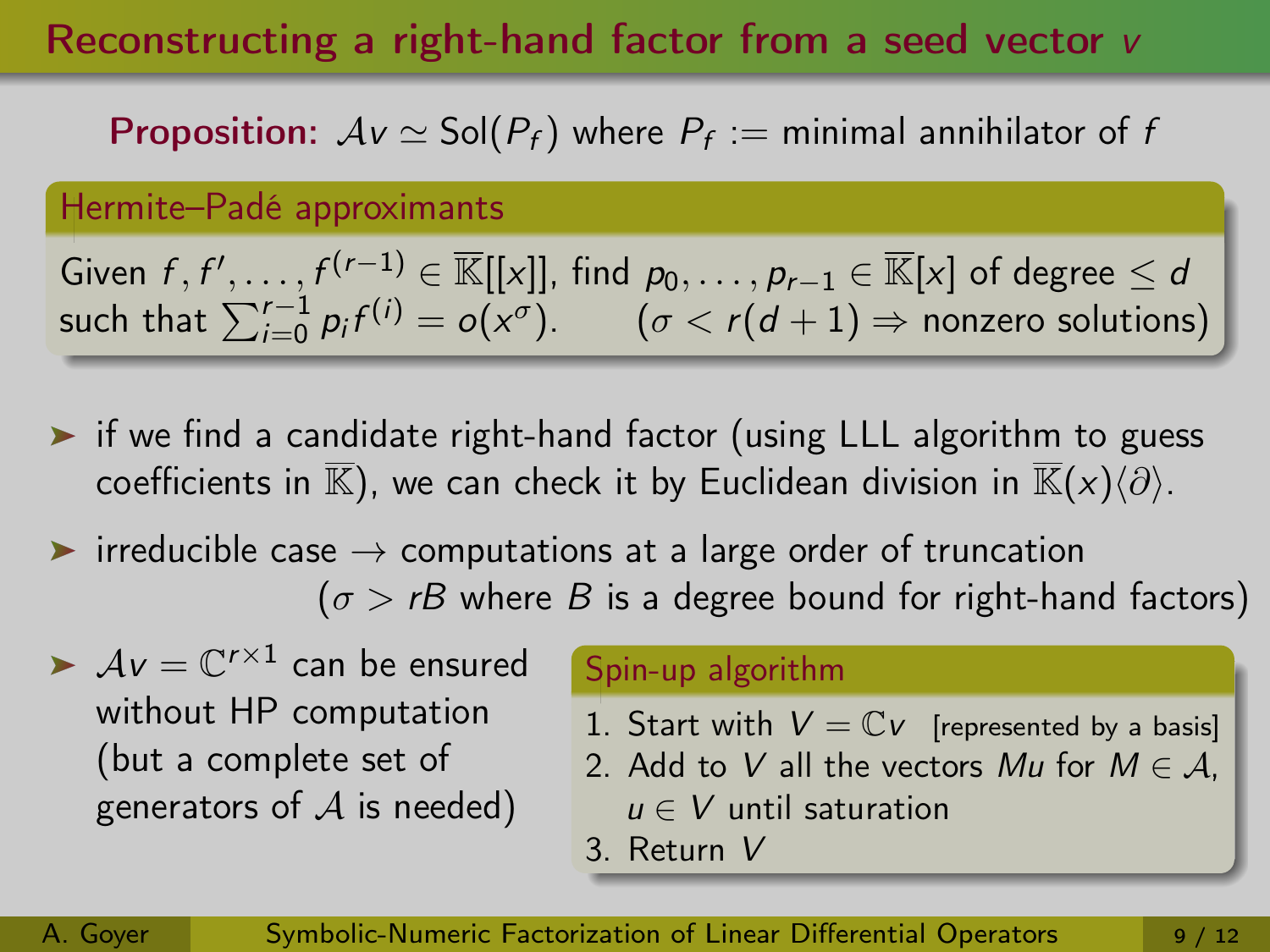**Input**:  $P \in \mathbb{K}(x)\langle \partial \rangle$  of order r

Output: 'Irreducible' or a nontrivial proper right-hand factor of P

- 1. Initialize the working precision p and the order of truncation  $\sigma$
- 2. While a complete set of generators of  $A$  has not been computed:
	- 2.a. Compute a new local monodromy matrix
	- 2.b. Choose randomly a combination  $M$  of the computed generators
	- 2.c. Try Norton's criterion or another method depending on the spectrum of M
	- 2.d. If the previous step succeeds then return the result
- 3. Increase p and  $\sigma$ , and go back to line 2

Lemma [Eberly, 1991]

The set  $\{M \in \mathcal{A}$  without simple eigenvalue} is an algebraic subset of A.

Note: Local-to-global method  $\simeq$  1st iteration of While loop

A. Goyer [Symbolic-Numeric Factorization of Linear Differential Operators](#page-0-0) 10 / 12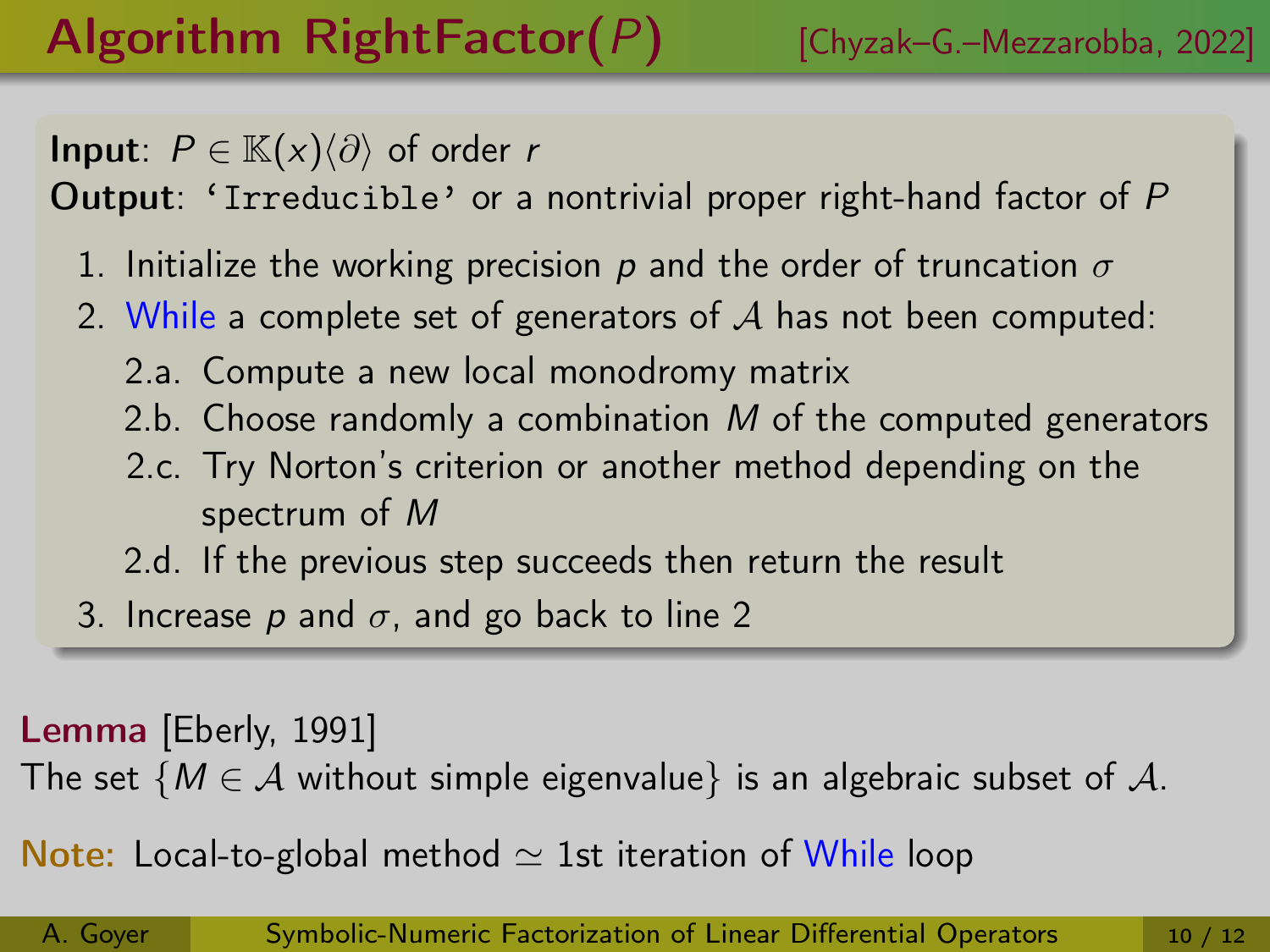# **Experiments**

| operator                                | order,<br>degree in $x$ | classic $(\aleph)$ | new $\circledcirc$ |                 |
|-----------------------------------------|-------------------------|--------------------|--------------------|-----------------|
| rand $(\mathbf{m})$                     | 4, 20                   | 6.6s               | 8.3s               |                 |
|                                         | 6, 30                   | $980s$ (!)         | 180s               | local-to-global |
| rand $\times$ rand $(\mathbf{m})$       | 4, 20                   | 13 <sub>s</sub>    | 2.7s               | method applies  |
| (different factors)                     | 6, 30                   | 240s $(!)$         | 25s                |                 |
| rand $(\mathbf{m})$                     | 4, 20                   | 1400s              | 26s                | local-to-global |
|                                         | 6, 30                   | $2900s$ (!)        | 270s               |                 |
| rand $\times$ rand $(\mathbf{m})$       | 4, 20                   | 1700s              | 7.2s               | method does     |
| (different factors)                     | 6, 30                   | 14000s $(!) (!!)$  | 130s               | not apply       |
| fcc5 $($ <sup><math>\gamma</math></sup> | 6, 17                   | 62s                | 2.0 <sub>s</sub>   |                 |
| $fcc6$ (                                | 8, 43                   | >36000s            | 30 <sub>s</sub>    |                 |

 $(\aleph)$  command DF actor of the Maple package DE tools (author: van Hoeij)  $\circledcirc$ ) command .factor() of my branch of ore\_algebra SageMath package, at [https://github.com/a-goyer/ore\\_algebra/tree/facto](https://github.com/a-goyer/ore_algebra/tree/facto) under the GNU GPL  $(\mathbf{m})$  random irreducible operators, created following [Ince, 1926]  $(\Upsilon)$  irreducible operators at <http://koutschan.de/data/fcc1/> (probabilistic walks) (!) Warning message: "factorization of ... may be incomplete" (!!) Factorization is incomplete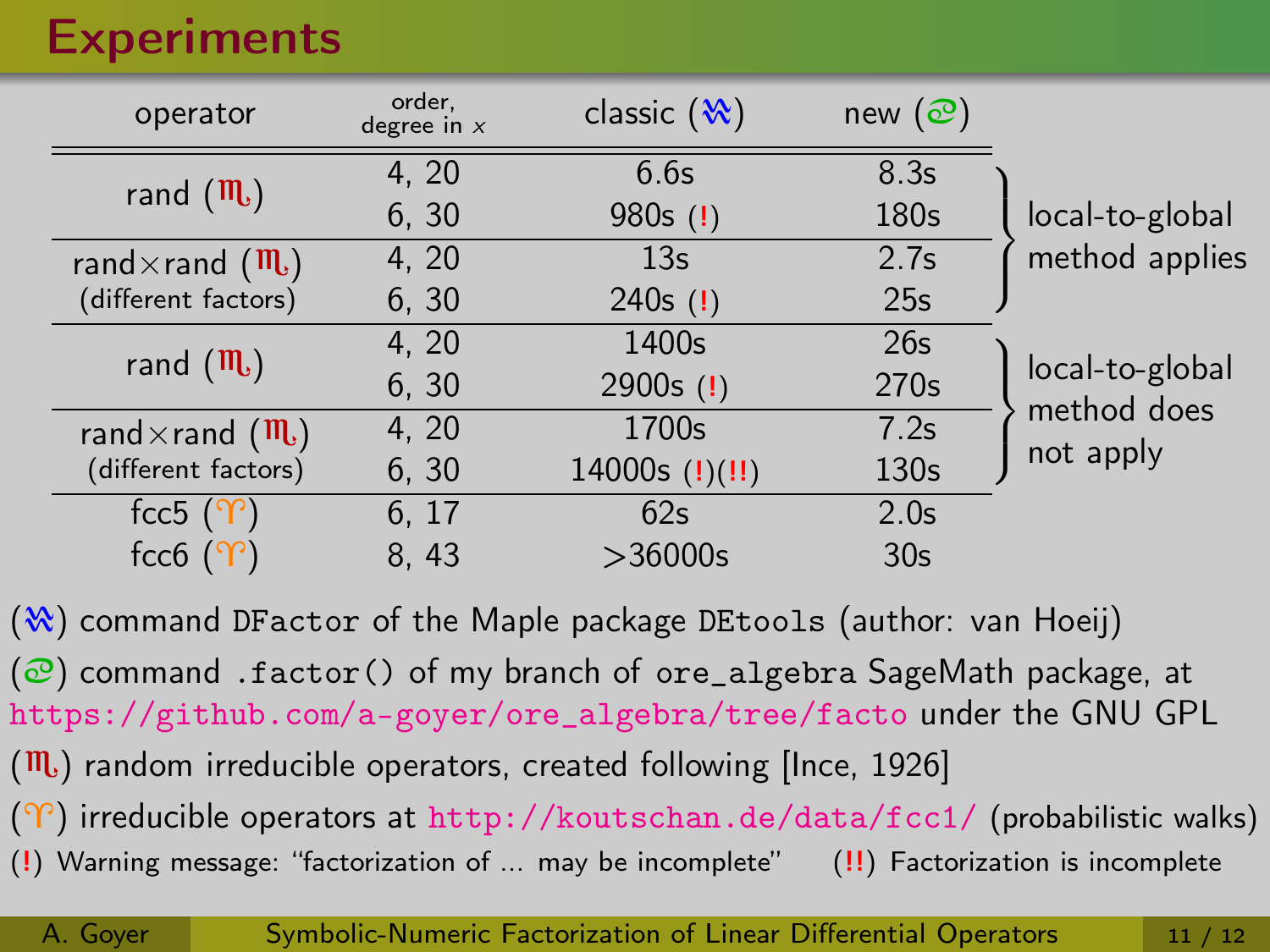# **Overview**

### **Contributions**

- $\blacktriangleright$  Package for symbolic-numeric factorization, validation
- ► Link between local-to-global approach and Norton's criterion
- Incremental hybrid algorithm  $+$  implementation in progress

#### Remaining work

- Further timing comparisons between different approaches
- $\blacktriangleright$  Complexity analysis
- Extension to non-regular case
- **Auxiliary questions:** 
	- − Exponential/Liouvillian solutions
	- − Decide whether there is a basis of algebraic solutions
	- − The differential Galois group or its Lie algebra